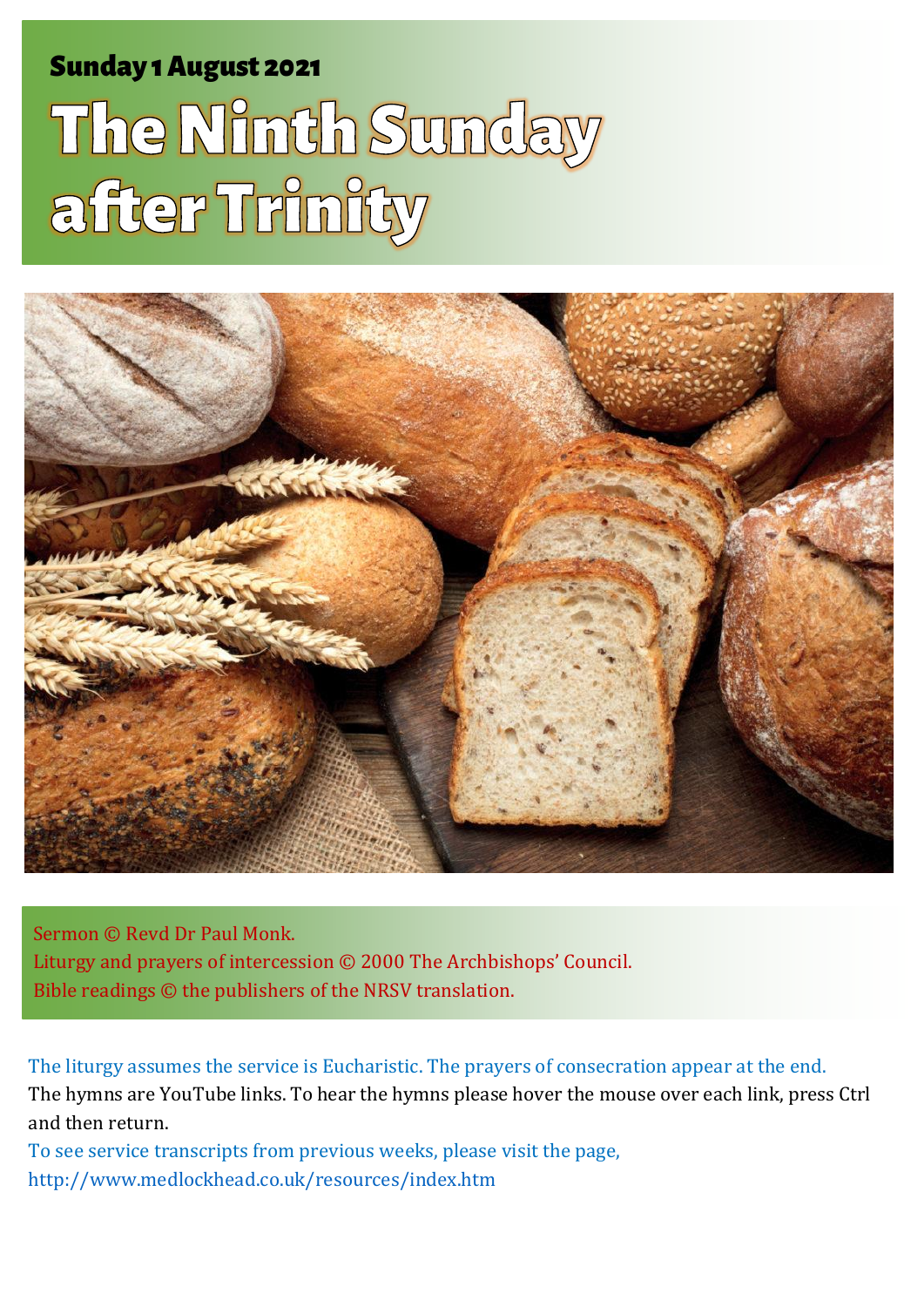## **Introduction and welcome**

HYMN 1 **[How deep the Father's love for us](https://www.youtube.com/watch?v=e9FG12eTSbI)** (click on this link to hear the hymn)

# **The Welcome**

In the name of the Father, and of the Son, and of the Holy Spirit

All **Amen.**

The Lord be with you

All **And also with you.**

# **The Preparation**

All **Almighty God,**

**to whom all hearts are open, all desires known, and from whom no secrets are hidden: cleanse the thoughts of our hearts by the inspiration of your Holy Spirit, that we may perfectly love you, and worthily magnify your holy name; through Christ our Lord. Amen.**

Our Lord Jesus Christ said:

The first commandment is this: 'Hear, O Israel, the Lord our God is the only Lord. You shall love the Lord your God with all your heart, with all your soul, with all your mind, and with all your strength.'

And the second is this: 'Love your neighbour as yourself.' There is no other commandment greater than these. On these two commandments hang all the law and the prophets.

#### All **Amen. Lord, have mercy.**

God so loved the world that he gave his only Son Jesus Christ to save us from our sins, to be our advocate in heaven, and to bring us to eternal life. Therefore, let us confess our sins in penitence and faith, firmly resolved to keep God's commandments and to live in love and peace with all.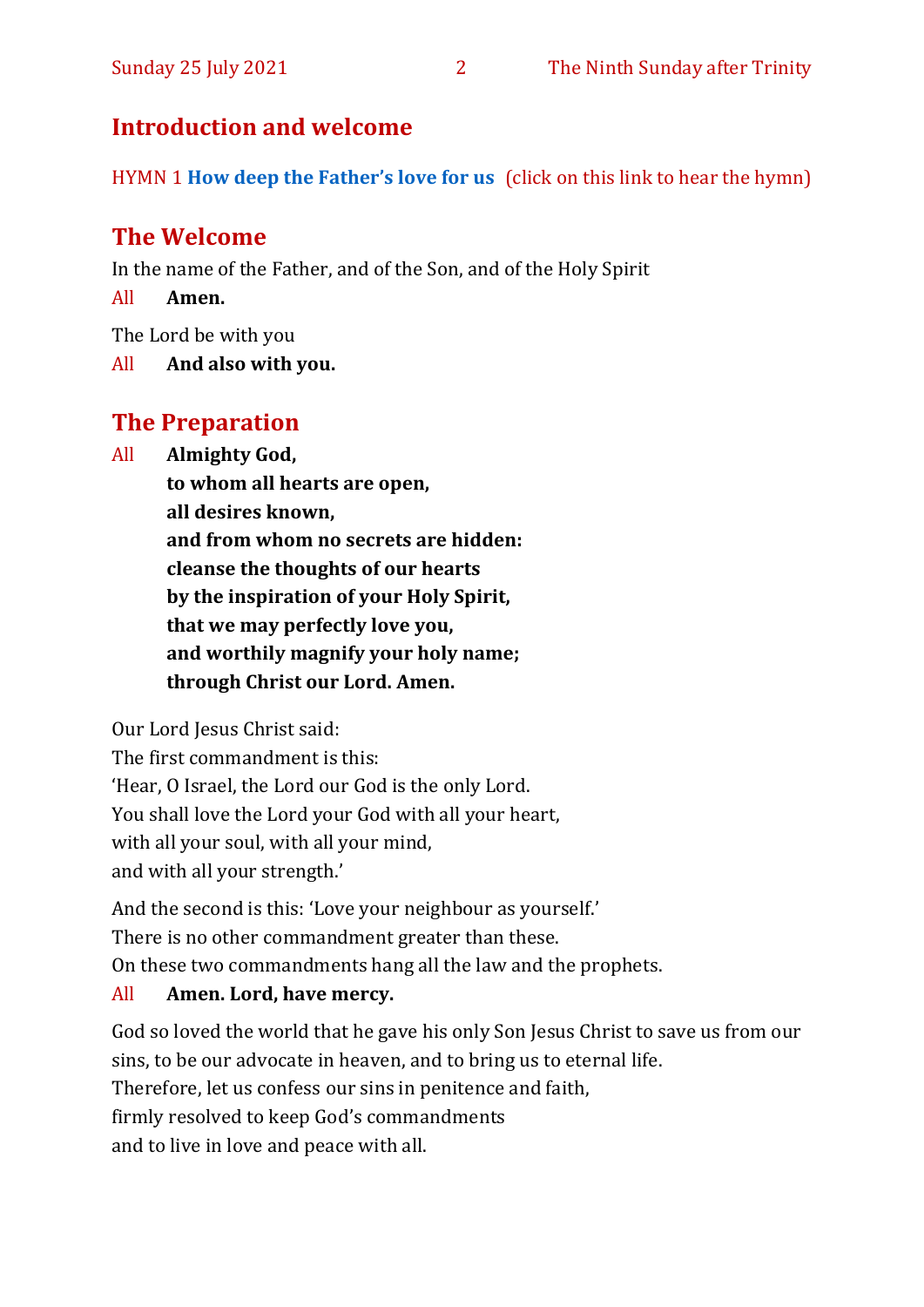All **Almighty God, our heavenly Father, we have sinned against you and against our neighbour in thought and word and deed, through negligence, through weakness, through our own deliberate fault. We are truly sorry and repent of all our sins. For the sake of your Son Jesus Christ, who died for us, forgive us all that is past and grant that we may serve you in newness of life to the glory of your name. Amen.**

Almighty God,

who forgives all who truly repent, have mercy upon you, pardon and deliver you from all your sins, confirm and strengthen you in all goodness, and keep you in life eternal; through Jesus Christ our Lord. All **Amen.**

# **The Gloria**

This Gloria is sung to the tune of 'Cwm Rhondda'. Click **[here](about:blank)** for the tune.

All **Glory be to God in Heaven, Songs of joy and peace we bring, Thankful hearts and voices raising, To creation's Lord we sing. Lord we thank you, Lord we praise you, Glory be to God our King: Glory be to God our King. Lamb of God, who on our shoulders, Bore the load of this world's sin; Only Son of God the Father, You have brought us peace within. Lord, have mercy, Christ have mercy,**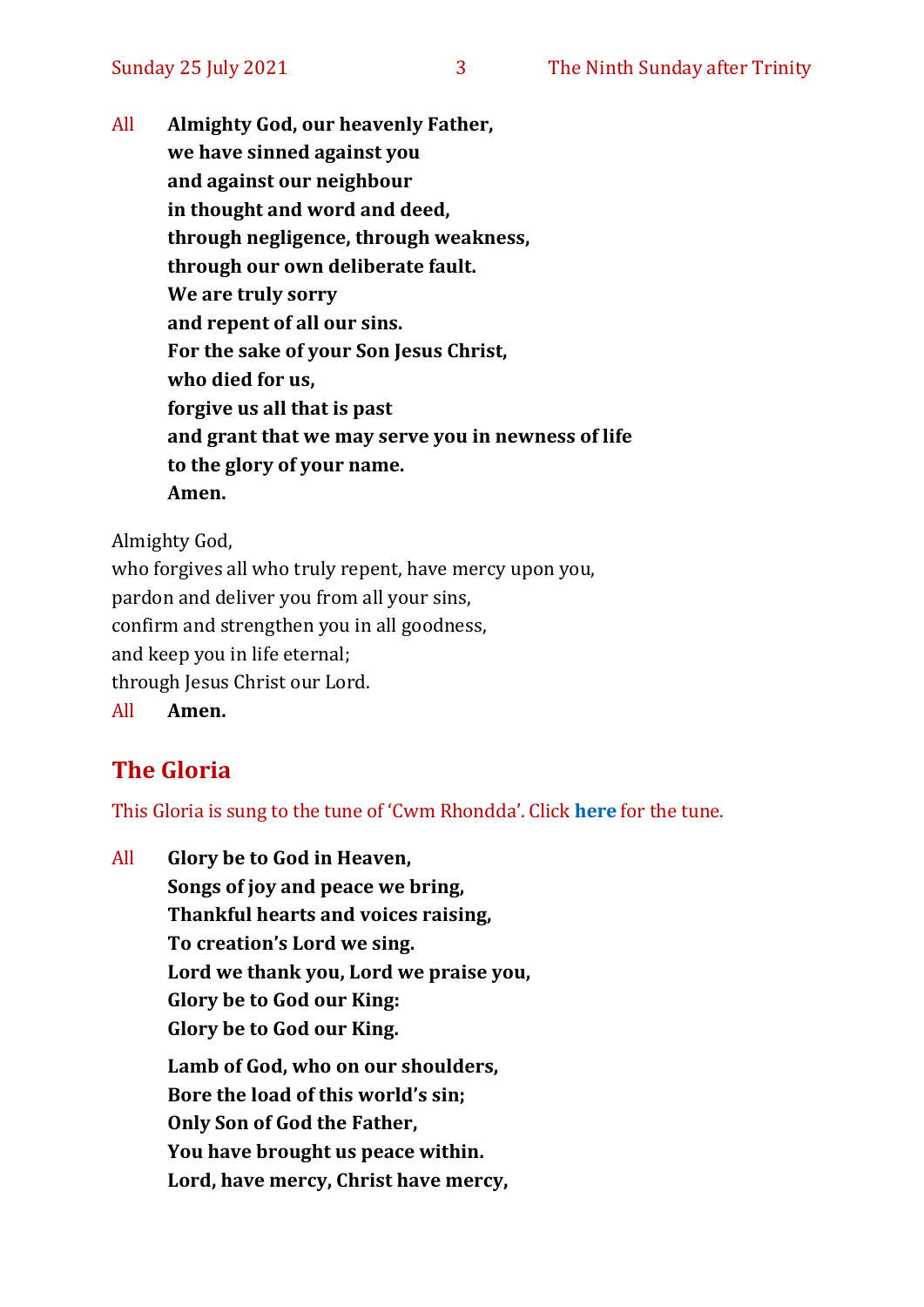**Now your glorious reign begin: Now your glorious reign begin.**

**You O Son of God are Holy, You we praise with one accord. None in heav'n or earth is like you, Only you are Christ the Lord. With the Father and the Spirit, Ever worshipped and adored: Ever worshipped and adored.**

#### **The Collect for the Ninth Sunday after Trinity**

Gracious Father, revive your Church in our day, and make her holy, strong and faithful, for your glory's sake in Jesus Christ our Lord. All **Amen.**

## **First reading**

A reading from the Second Book of Moses called Exodus

The whole congregation of the Israelites complained against Moses and Aaron in the wilderness. The Israelites said to them, 'If only we had died by the hand of the Lord in the land of Egypt, when we sat by the fleshpots and ate our fill of bread; for you have brought us out into this wilderness to kill this whole assembly with hunger.' Then the Lord said to Moses, 'I am going to rain bread from heaven for you, and each day the people shall go out and gather enough for that day. In that way I will test them, whether they will follow my instruction or not. On the sixth day, when they prepare what they bring in, it will be twice as much as they gather on other days.' So Moses and Aaron said to all the Israelites, 'In the evening you shall know that it was the Lord who brought you out of the land of Egypt, and in the morning you shall see the glory of the Lord, because he has heard your complaining against the Lord. For what are we, that you complain against us?' And Moses said, 'When the Lord gives you meat to eat in the evening and your fill of bread in the morning, because the Lord has heard the complaining that you utter against him—what are we? Your complaining is not against us but' against the Lord. Then Moses said to Aaron, 'Say to the whole congregation of the Israelites, "Draw near to the Lord, for he has heard your complaining".' And as Aaron spoke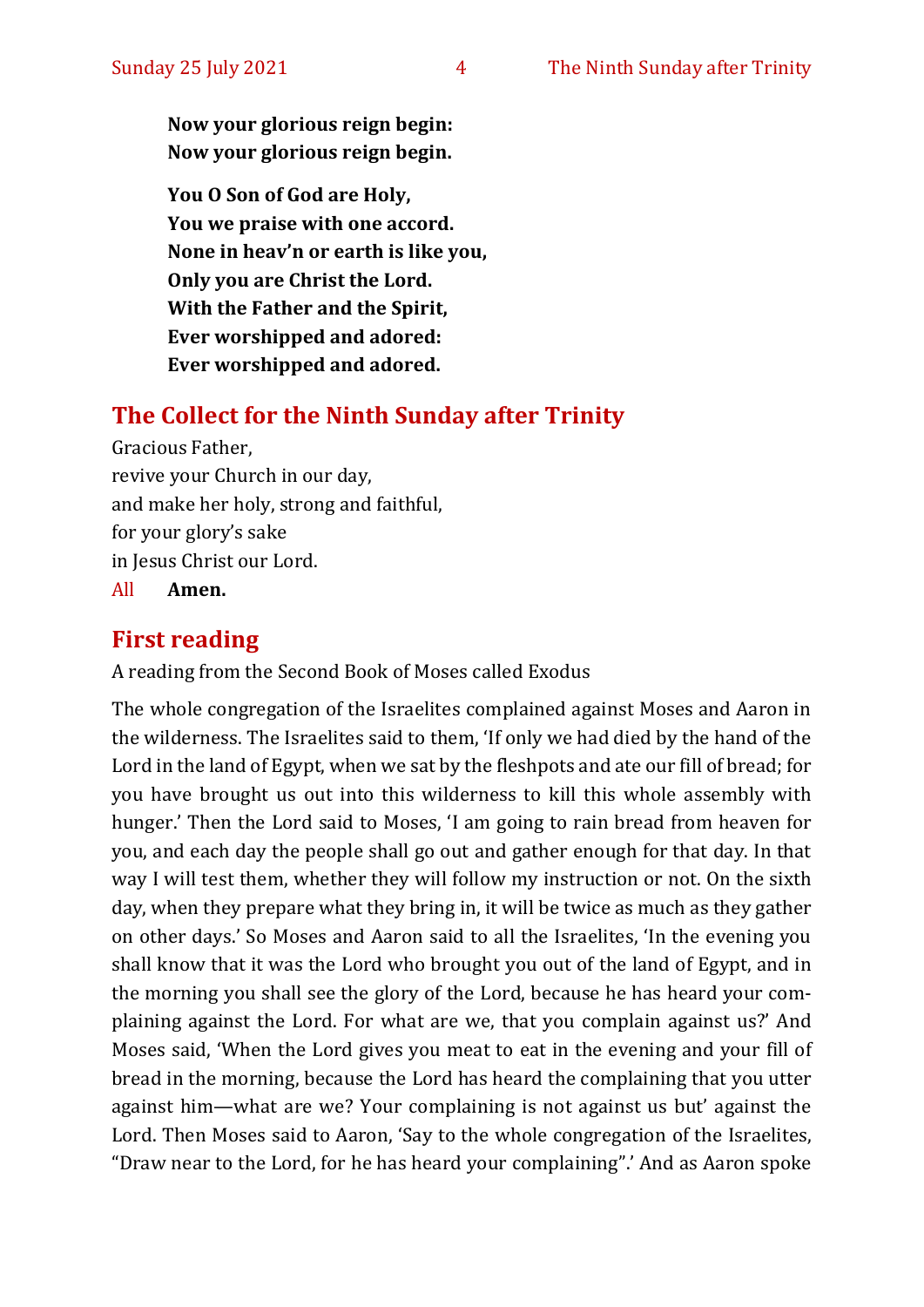to the whole congregation of the Israelites, they looked toward the wilderness, and the glory of the Lord appeared in the cloud. The Lord spoke to Moses and said, 'I have heard the complaining of the Israelites; say to them, "At twilight you shall eat meat, and in the morning you shall have your fill of bread; then you shall know that I am the Lord your God".'

In the evening quails came up and covered the camp; and in the morning there was a layer of dew around the camp. When the layer of dew lifted, there on the surface of the wilderness was a fine flaky substance, as fine as frost on the ground. When the Israelites saw it, they said to one another, 'What is it?' For they did not know what it was. Moses said to them, 'It is the bread that the Lord has given you to eat.' *Exodus 16:2–15*

This is the Word of the Lord

All **Thanks be to God.**

#### **Second reading**

A reading from St Paul's Letter to the Ephesians

I therefore, the prisoner in the Lord, beg you to lead a life worthy of the calling to which you have been called, with all humility and gentleness, with patience, bearing with one another in love, making every effort to maintain the unity of the Spirit in the bond of peace. There is one body and one Spirit, just as you were called to the one hope of your calling, one Lord, one faith, one baptism, one God and Father of all, who is above all and through all and in all. But each of us was given grace according to the measure of Christ's gift. Therefore it is said, 'When he ascended on high he made captivity itself a captive; he gave gifts to his people.' (When it says, 'He ascended,' what does it mean but that he had also descended into the lower parts of the earth? He who descended is the same one who ascended far above all the heavens, so that he might fill all things.)

The gifts he gave were that some would be apostles, some prophets, some evangelists, some pastors and teachers, to equip the saints for the work of ministry, for building up the body of Christ, until all of us come to the unity of the faith and of the knowledge of the Son of God, to maturity, to the measure of the full stature of Christ. We must no longer be children, tossed to and fro and blown about by every wind of doctrine, by people's trickery, by their craftiness in deceitful scheming. But speaking the truth in love, we must grow up in every way into him who is the head, into Christ, from whom the whole body, joined and knit together by every ligament with which it is equipped, as each part is working properly, promotes the body's growth in building itself up in love. *Ephesians 4:1–16*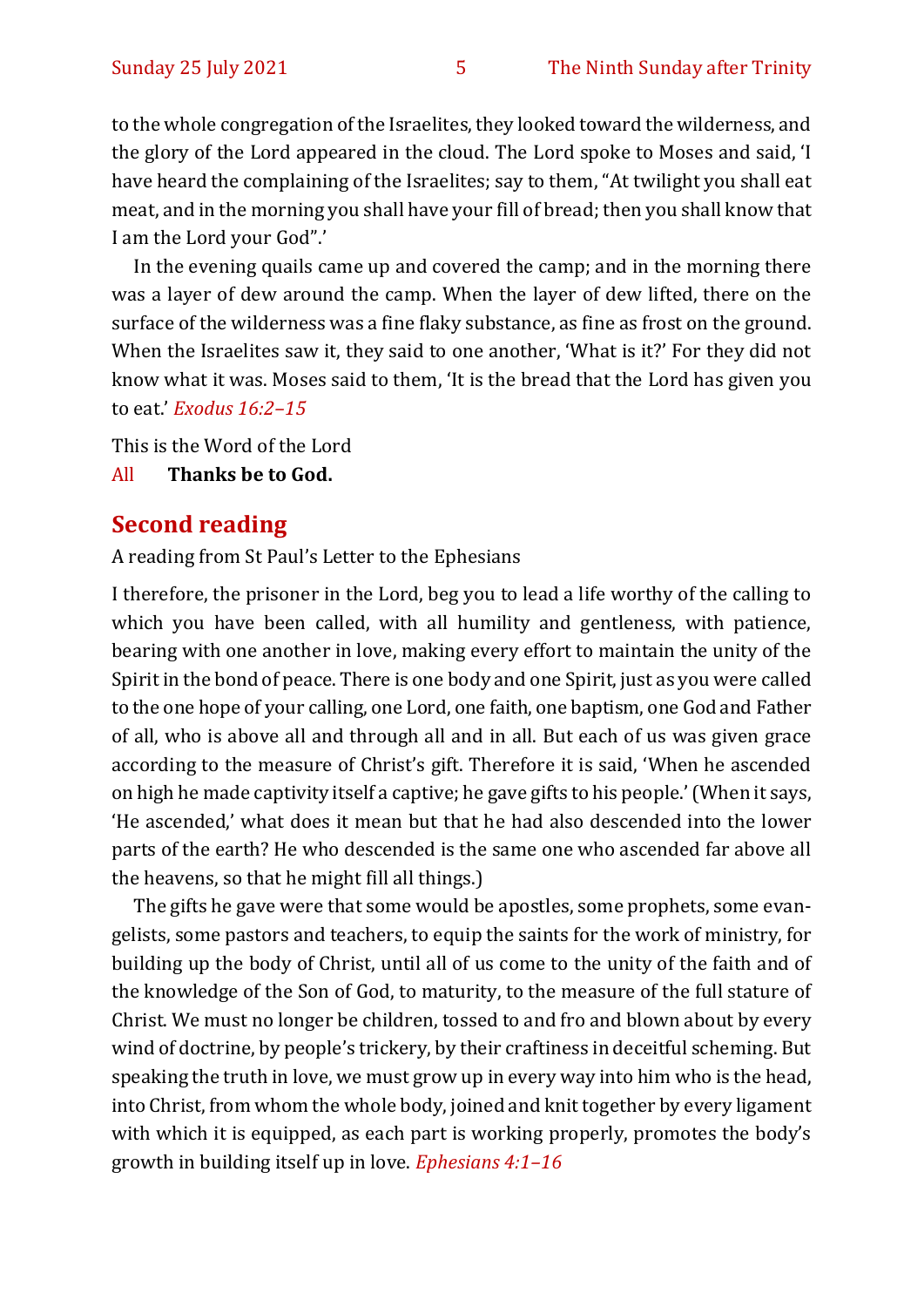This is the Word of the Lord

All **Thanks be to God.**

HYMN 2 **[I can sing of your love forever](https://www.youtube.com/watch?v=zeCwwaciAA8)** (click on this link to hear the hymn)

# **Gospel reading**

Hear the Gospel of our Lord Jesus Christ according to John

## All **Glory to you O Lord.**

When the crowd saw that neither Jesus nor his disciples were there, they themselves got into the boats and went to Capernaum looking for Jesus. When they found him on the other side of the sea, they said to him, 'Rabbi, when did you come here?' Jesus answered them, 'Very truly, I tell you, you are looking for me, not because you saw signs, but because you ate your fill of the loaves. Do not work for the food that perishes, but for the food that endures for eternal life, which the Son of Man will give you. For it is on him that God the Father has set his seal.'

Then they said to him, 'What must we do to perform the works of God?" Jesus answered them, 'This is the work of God, that you believe in him whom he has sent.' So they said to him, 'What sign are you going to give us then, so that we may see it and believe you? What work are you performing? Our ancestors ate the manna in the wilderness; as it is written, "He gave them bread from heaven to eat".' Then Jesus said to them, 'Very truly, I tell you, it was not Moses who gave you the bread from heaven, but it is my Father who gives you the true bread from heaven. For the bread of God is that which comes down from heaven and gives life to the world.' They said to him, 'Sir, give us this bread always.' Jesus said to them, 'I am the bread of life. Whoever comes to me will never be hungry, and whoever believes in me will never be thirsty.' *John 6:24–35*

This is the Gospel of the Lord

All **Praise to you O Christ.** 

# **Sermon**

The Exodus dominates the Hebrew Scriptures (the books that Christians call 'the Old Testament'). It's the story of Moses leading the chosen people from slavery in Egypt to freedom in the promised land. It's a cracking story accompanied by many miracles: think of the parting of the Red Sea; following a pillar of cloud by day and a pillar of fire by night; and think food in the wilderness to sustain the refugees.

Jesus knew this story and its language well, of course, but when he spoke about 'slavery' and 'freedom' he often used them as part of a spiritual metaphor (though,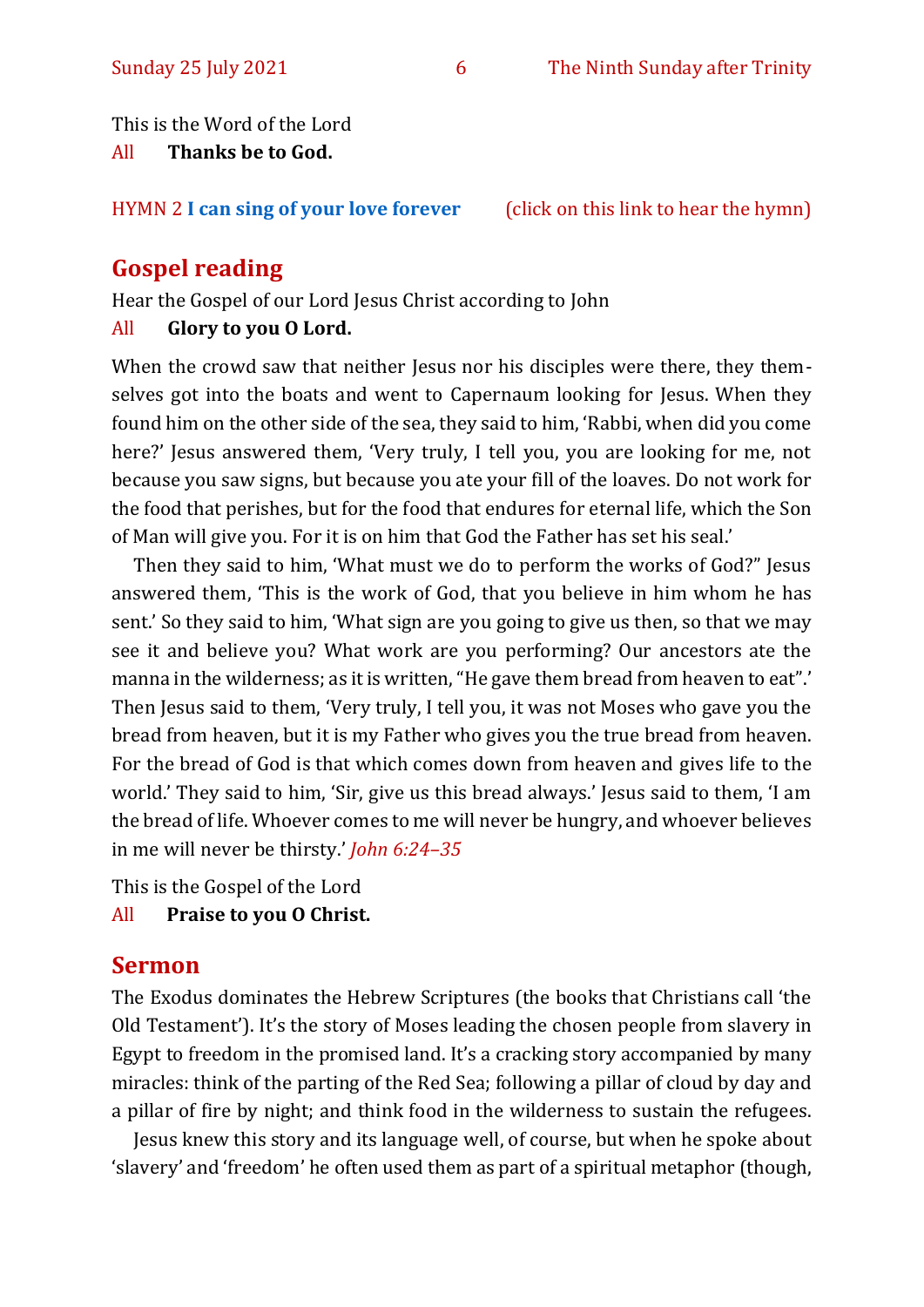in context, his people were tantamount to being slaves under their hated Roman overlords). By 'slavery' Jesus meant the way that we can find ourselves powerless to conquer those sinful habits that keep us earth-bound. Think how difficult it can be to stop smoking or drinking. It's even harder to stop gossiping, and yet harder still to stop judging, and so on. We're enslaved to a great many sinful traits. He wants us to move from this slavery to complete freedom. By 'freedom' he means sinless. He wants us to be the people we were designed to be. He therefore wants us to be like him. He wants us to be Christlike.

Our own spiritual journey, our Exodus from slavery to freedom, will be long and arduous. It took the chosen people forty years to get from A to B, from Egypt to what today we'd call Palestine and Israel. Our spiritual journey from slavery to freedom takes longer—in fact it always requires an entire lifetime. Such a journey is impossible using human strength alone. If the chosen people needed miracles *en route* then so will we. If *their* physical journey needed miraculous *physical* food manna and quails—then *our* spiritual journey will need miraculous *spiritual* food.

Today's Gospel passage explores Jesus' role as a spiritualised Moses. There are many more elements to the story beyond today's part: Moses spoke to God face to face and Jesus speaks to God as part of the Trinity; Moses received Commandments and Jesus gave Commandments. Both were child refugees; both had a stepfather; and so on. And both mediate food for a long, arduous journey. Moses interceded for food and Jesus gives us food and, indeed, describes himself as being that food.

Perhaps that's why, although the stories of Moses and Jesus are permeated with miracles, today's choice of readings invite us to concentrate primarily on the aspect of food for the journey. Jesus, remember, was talking to the Jews so the idea of being fed with miraculous food was central to their national narrative. They considered miraculous food as being proof positive that they were indeed 'chosen.'

It feels natural that Jesus should take this theme extends it. For a start, he takes the idea of miraculous feeding and embeds it into the prayer he taught us, when he tells us to prayer, 'Give us this day *our daily bread.*' He wants us to ask each day for miraculous help as we escape our own slavery and move toward our freedom.

He goes further. Having taught us this prayer, he gave us a worked example on a grand scale as today's Gospel occurs straight after Jesus multiplied bread enough to feed five thousand people. He then describes himself saying, 'I am the bread of life.' Finally, he welds all these ideas together, saying that we must feed on him because he is the sustenance we need for our journey from slavery to freedom.

This talk combines Jesus, miracle, bread, and salvation. It's saying that we must feed him in a spiritual sense, so it's Eucharistic. We must feed on Jesus the bread of Heaven if we are to survive the journey. We're to pray again and again for this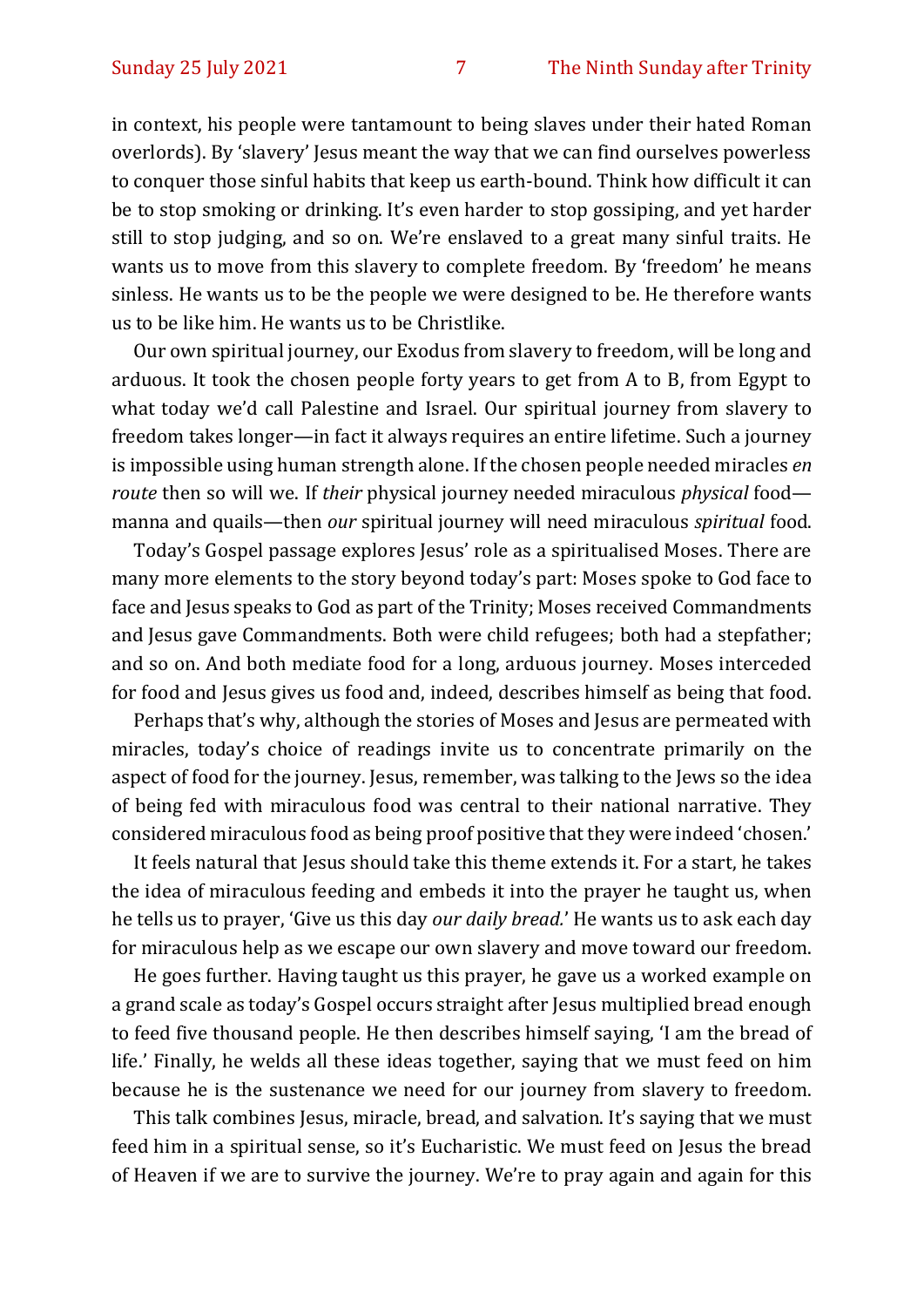miraculous form of food—'give us *this* day our *daily* bread.' Otherwise how can we survive the trek toward freedom.

Very shortly we'll come to the altar to receive bread that's been consecrated, blessed. It's therefore no longer *just* bread but a means of freedom and salvation, a way to new life. It's miraculous bread. To summarise, let's remind ourselves of the concluding words from today's Gospel passage: They said to him, 'Sir, give us this bread always.' Jesus said to them, 'I am the bread of life. Whoever comes to me will never be hungry, and whoever believes in me will never be thirsty.' So in body, mind and spirit, we come to him.

# **The Creed**

Do you believe and trust in God the Father, the source of all being and life, the one for whom we exist? All **We believe and trust in him.**

Do you believe and trust in God the Son, who took our human nature,

died for us and rose again?

All **We believe and trust in him.**

Do you believe and trust in God the Holy Spirit, who gives life to the people of God and makes Christ known in the world?

All **We believe and trust in him.**

This is the faith of the Church.

All **This is our faith. We believe and trust in one God, Father, Son and Holy Spirit. Amen.**

# **Prayers of intercession**

Lord, listen to the prayers of your people, gathered at your table. In faith we pray:

#### All **We pray to you our God.**

Here, where we celebrate how Christ gave us his body to be our spiritual food, listen as we pray for his body the Church, spread throughout the world …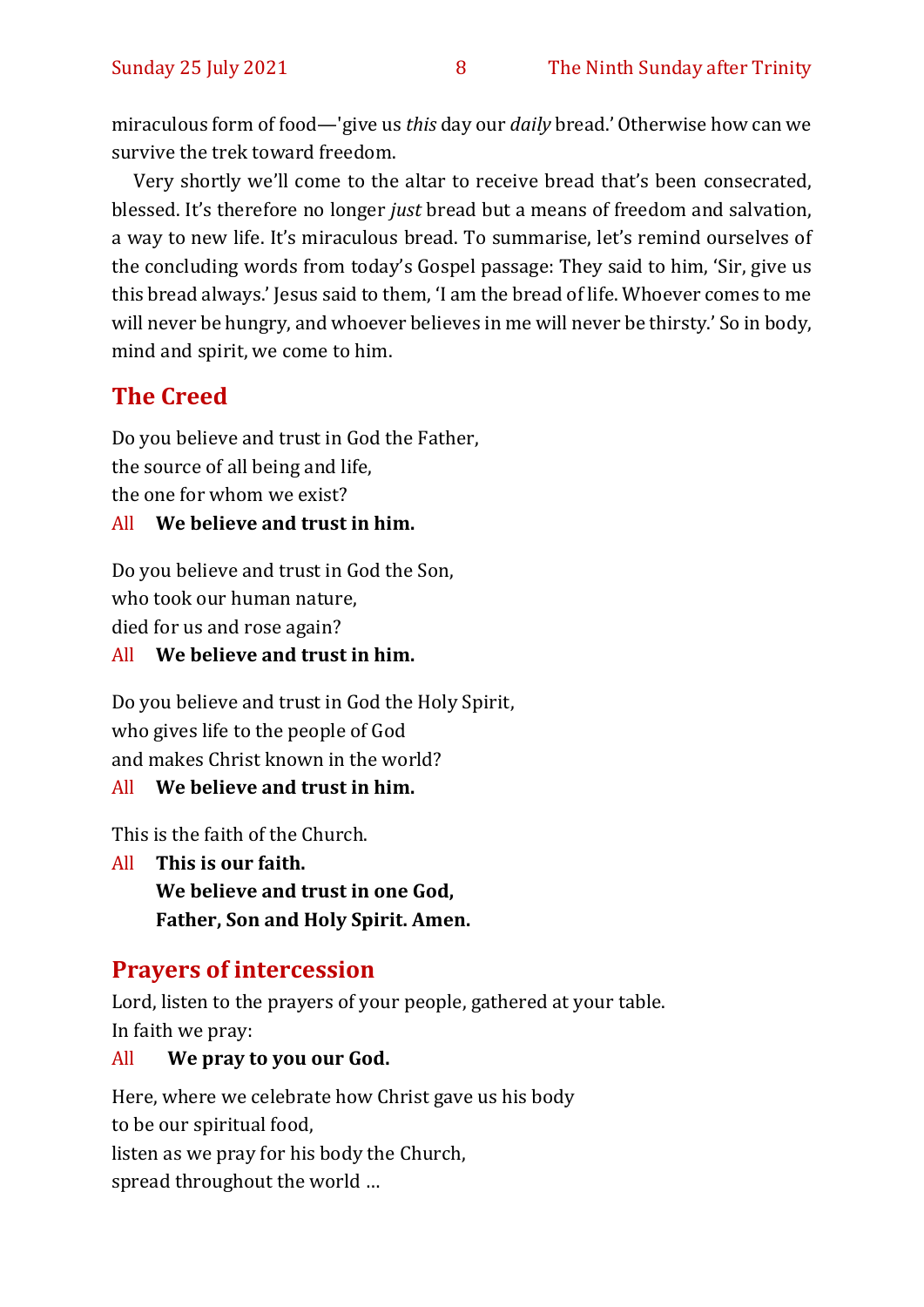In faith we pray:

#### All **We pray to you our God.**

Here, where we recognize the presence of Christ, who takes away the sin of the world, listen as we pray for that world and for its peoples for whom his blood was shed … In faith we pray:

#### All **We pray to you our God.**

Here, where we come together as Christ gathered with his friends to give us this meal of holy fellowship, listen as we pray for all whom you have given us,

our friends and all whose lives are joined with ours …

In faith we pray:

#### All **We pray to you our God.**

Here, where we remember the night of Christ's agony and trial, listen as we pray for all who share his sufferings

through fear or pain or distress of many kinds …

In faith we pray:

#### All **We pray to you our God.**

Here, where we join our praises with the whole company of heaven, listen as we pray for all who have trusted Christ's promise to raise up on the last day those who eat his flesh and drink his blood … In faith we pray:

#### All **We pray to you our God.**

Lord, satisfy our hunger with the food that lasts, the bread of God which comes down from heaven and gives life to the world, Jesus Christ your Son our Lord.

Merciful Father,

All **accept these prayers for the sake of your Son, our Saviour Jesus Christ. Amen.**

# **The peace**

Our Lord Jesus Christ says:

If, when you are bringing your gift to the altar, you remember your brother or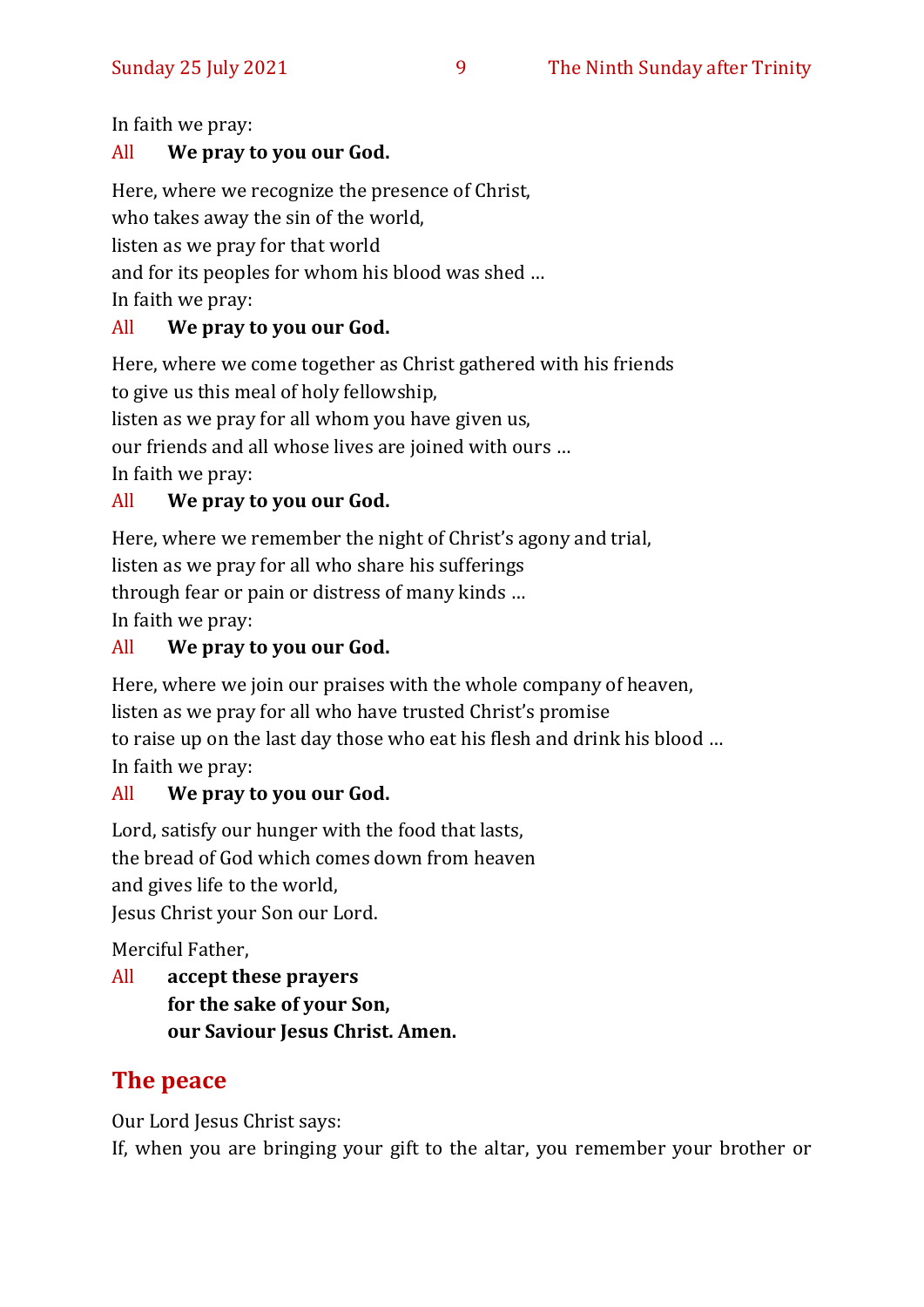sister has a grievance against you, leave your gift where it lies before the altar. Go, make peace; and only then come and offer your gift.

The peace of the Lord be always with you,

#### All **And also with you.**

#### HYMN 3 **[Bread of heaven on three we feed](https://www.youtube.com/watch?v=j7IEwZQqh2o)** (click on this link to hear the hymn)

The liturgy of the Communion Service appears below

# The Dismissal

May the Father,

who fed his children with manna in the wilderness, strengthen you in your pilgrimage to the Promised Land.

#### All **Amen.**

May the Son,

who gave his flesh for food and his blood for drink, keep you in eternal life and raise you up on the last day.

#### All **Amen.**

May the Holy Spirit,

who leads us into all truth,

help you discern the Lord's body

and empower you to proclaim his death until he comes.

#### All **Amen.**

And the blessing of God almighty, the Father, the Son, and the Holy Spirit, be among you and remain with you always. and the blessing of God the Almighty: Father, Son, and Holy Spirit, be with you now and remain with you always.

#### All **Amen.**

#### HYMN 4 **[I am the bread of life](https://www.youtube.com/watch?v=IvD0XJzOWQ4)** (please click on this link to hear the hymn)

Go in peace to love and serve the Lord.

All **In the name of Christ. Amen.**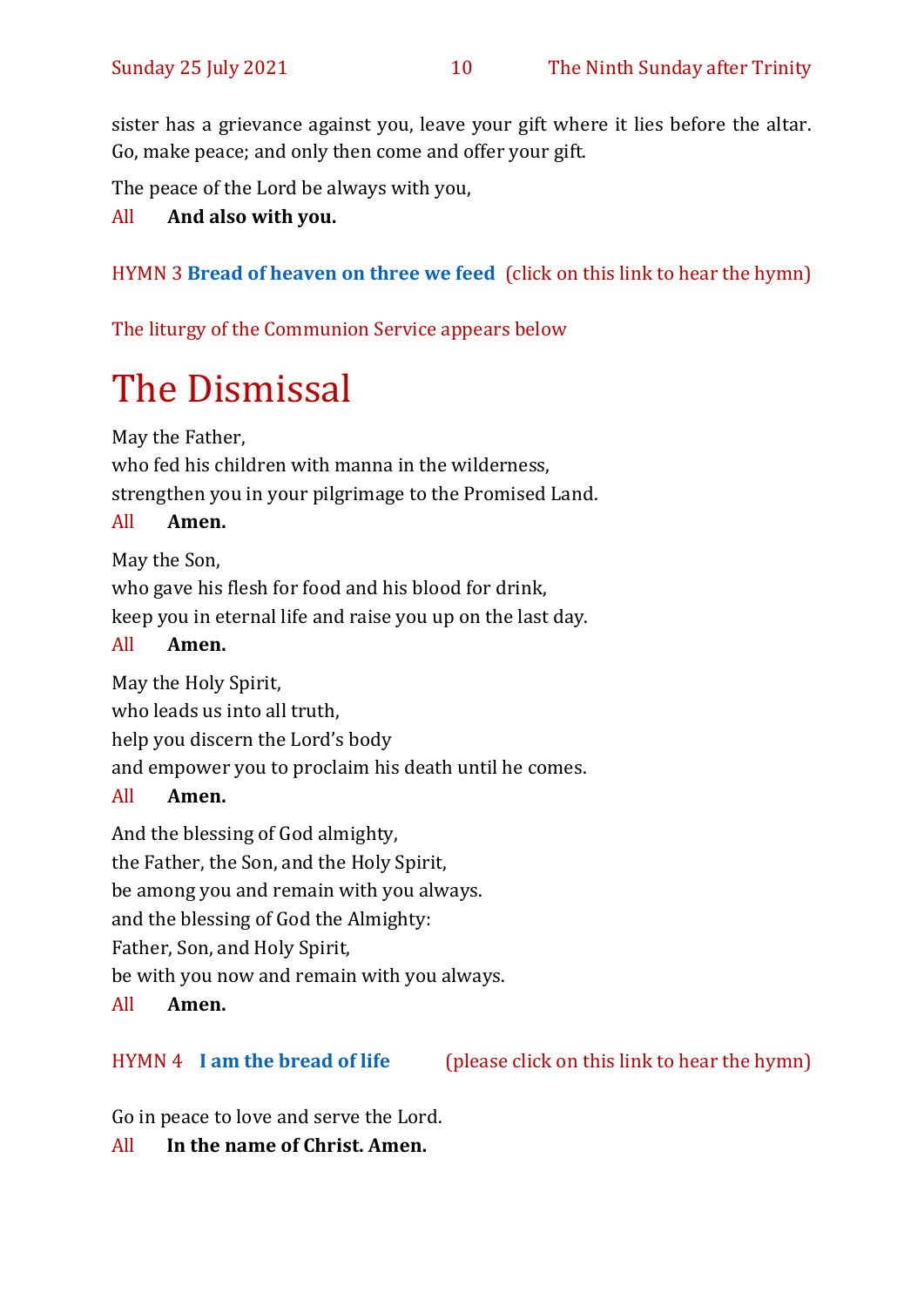# The Liturgy of the Sacrament

# Eucharistic Prayer (prayer E)

The Lord be with you

#### All **and also with you.**

Lift up your hearts.

#### All **We lift them to the Lord.**

Let us give thanks to the Lord our God.

#### All **It is right to give thanks and praise.**

Father, you made the world and love your creation. You gave your Son Jesus Christ to be our Saviour. His dying and rising have set us free from sin and death. And so we gladly thank you, with saints and angels praising you, and saying,

All **Holy, holy, holy Lord, God of power and might, heaven and earth are full of your glory. Hosanna in the highest. Blessed is he who comes in the name of the Lord. Hosanna in the highest.**

We praise and bless you, loving Father, through Jesus Christ, our Lord; and as we obey his command, send your Holy Spirit, that broken bread and wine outpoured may be for us the body and blood of your dear Son.

On the night before he died he had supper with his friends and, taking bread, he praised you. He broke the bread, gave it to them and said: Take, eat; this is my body which is given for you; do this in remembrance of me.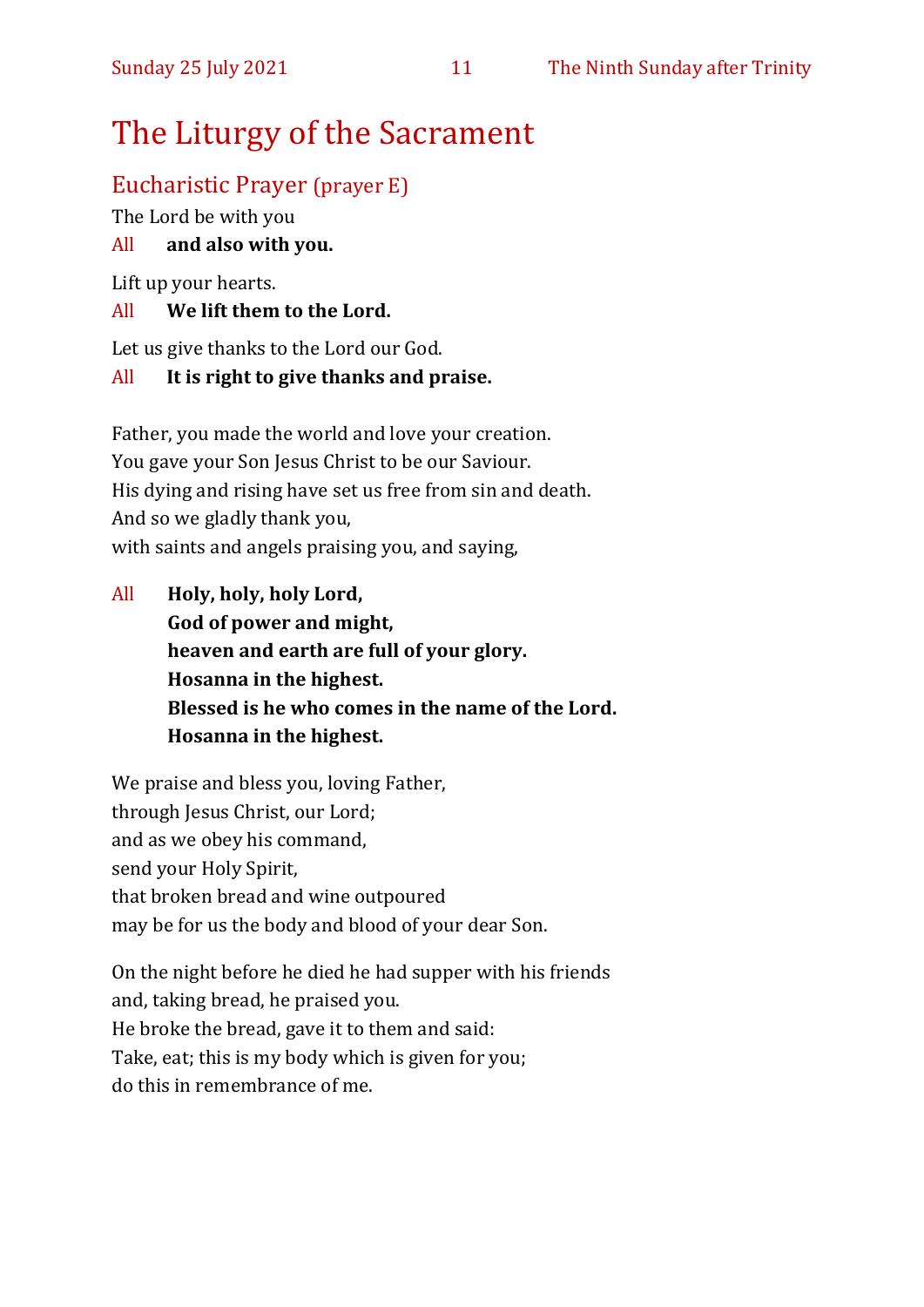When supper was ended he took the cup of wine. Again he praised you, gave it to them and said: Drink this, all of you; this is my blood of the new covenant, which is shed for you and for many for the forgiveness of sins. Do this, as often as you drink it, in remembrance of me.

So, Father, we remember all that Jesus did, in him we plead with confidence his sacrifice made once for all upon the cross.

Bringing before you the bread of life and cup of salvation, we proclaim his death and resurrection until he comes in glory.

Great is the mystery of faith:

# All **Christ has died. Christ is risen. Christ will come again.**

Lord of all life, help us to work together for that day when your kingdom comes and justice and mercy will be seen in all the earth.

Look with favour on your people, gather us in your loving arms and bring us with all the saints to feast at your table in heaven.

Through Christ, and with Christ, and in Christ, in the unity of the Holy Spirit, all honour and glory are yours, O loving Father, for ever and ever.

All **Amen.**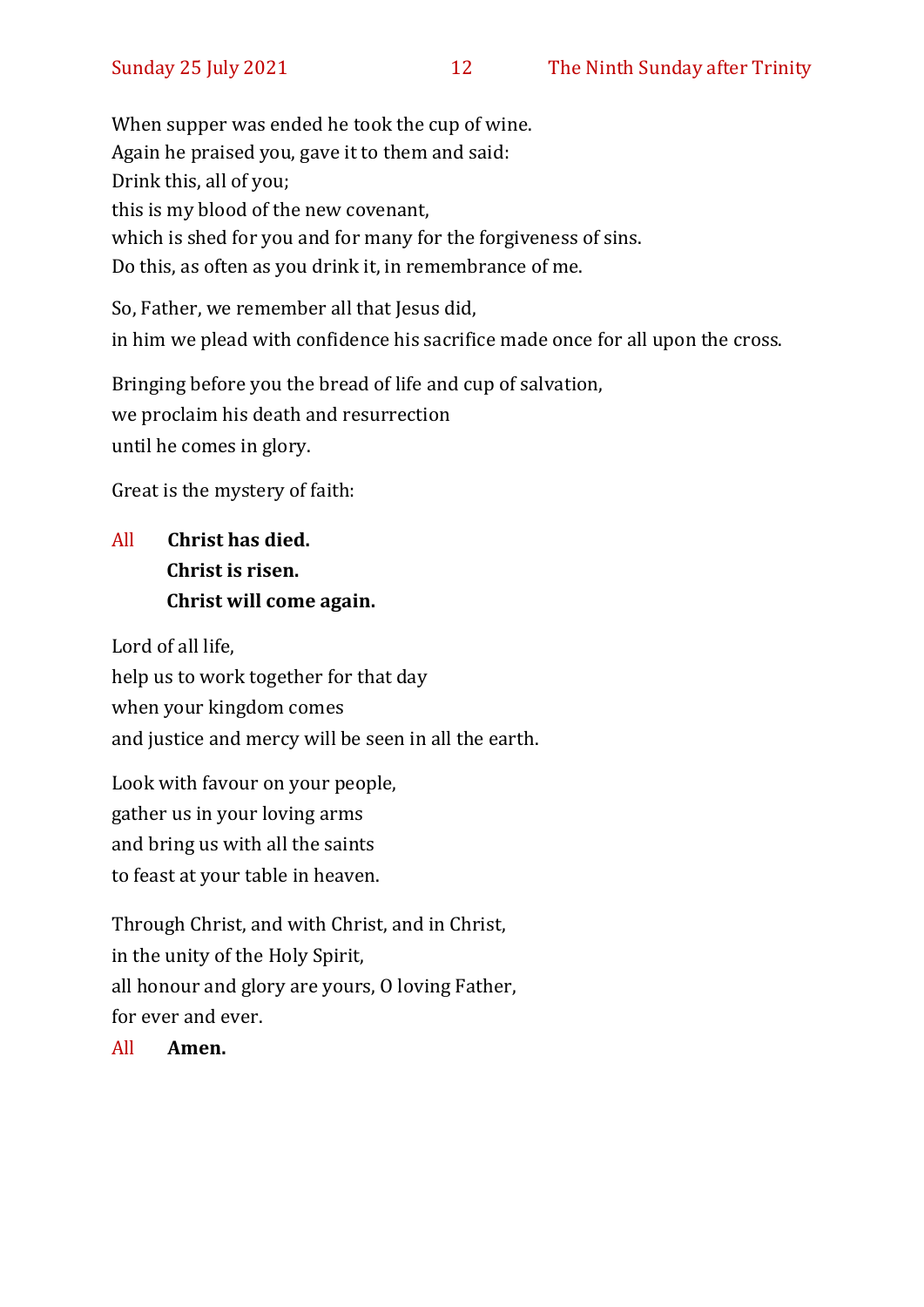# The Lord's Prayer

As our Saviour taught us, so we pray

All **Our Father in heaven, hallowed be your name, your kingdom come, your will be done, on earth as in heaven. Give us today our daily bread. Forgive us our sins as we forgive those who sin against us. Lead us not into temptation but deliver us from evil. For the kingdom, the power,** 

**and the glory are yours now and for ever. Amen.**

# Breaking of the Bread

We break this bread to share in the body of Christ.

- All **Though we are many, we are one body, because we all share in one bread.**
- All **Lamb of God, you take away the sin of the world, have mercy on us.**

**Lamb of God, you take away the sin of the world, have mercy on us.**

**Lamb of God, you take away the sin of the world, grant us peace.**

Draw near with faith. Receive the body of our Lord Jesus Christ which he gave for you, and his blood which he shed for you. Eat and drink in remembrance that he died for you, and feed on him in your hearts by faith with thanksgiving.